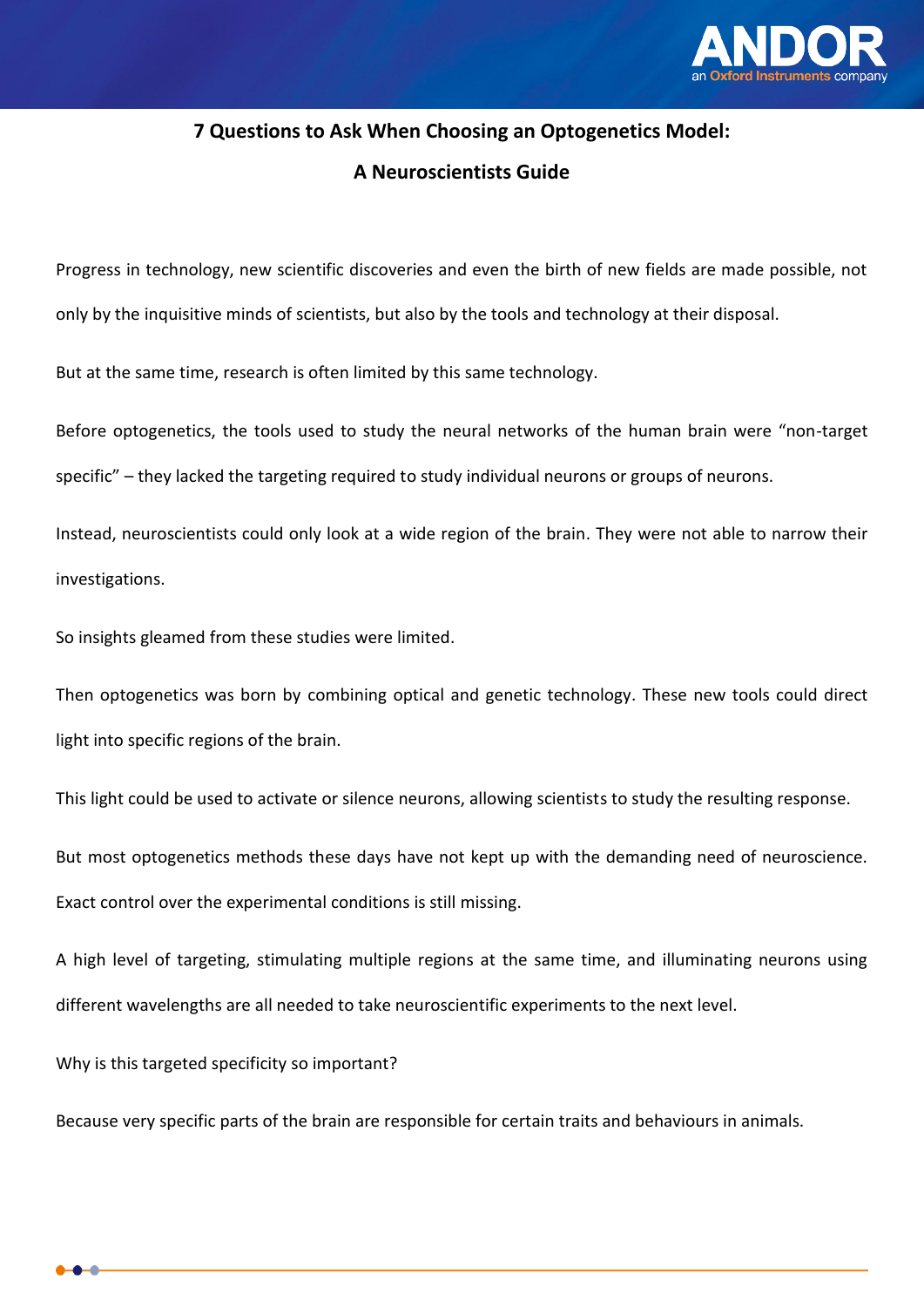

Tools which allow scientists to target individual neurons and specific neural regions, with fast microsecond temporal resolution, will allow detailed studies of these behaviours and why they occur.

And they'll allow more complex questions to be answered.

To paraphrase Ed Boyden, neuroscientist at MIT and recipient of the Breakthrough Prize in Life Sciences in 2015 [1],

"*The basic idea is to take the brain and work backwards from its complexity, density, and high speed of operation. Then we survey all the fields of engineering, going from physics and chemistry and material science all the way to computer science and systems engineering, and figure out how to build optimal technologies that could make exact measurements of, and precise control of, brain circuits."*

Hillel Adesnik of the University of California at Berkeley says one of the difficulties in some optogenetics experiments is light reaching too many cells and neurons [2],

*"One thing that's been very much discussed,"* Adesnik says*, "is how we can control the cells one at a time, or 10 at a time, or 1,000 at a time — but extremely specifically."*

It's clear that optogenetics tools that offer well-defined temporal and spatial control of the directed light will be critical for future neuroscientific breakthroughs.

With that in mind, here are 7 questions to ask yourself and anyone else involved in the buying decision, when choosing a tool for optogenetics research:

1. **Can the tool provide exact control over defined neurons and groups of neurons?** It should be able to illuminate precisely defined patterns, with real-time accuracy. Illuminating the entire field of view (FOV) is also important.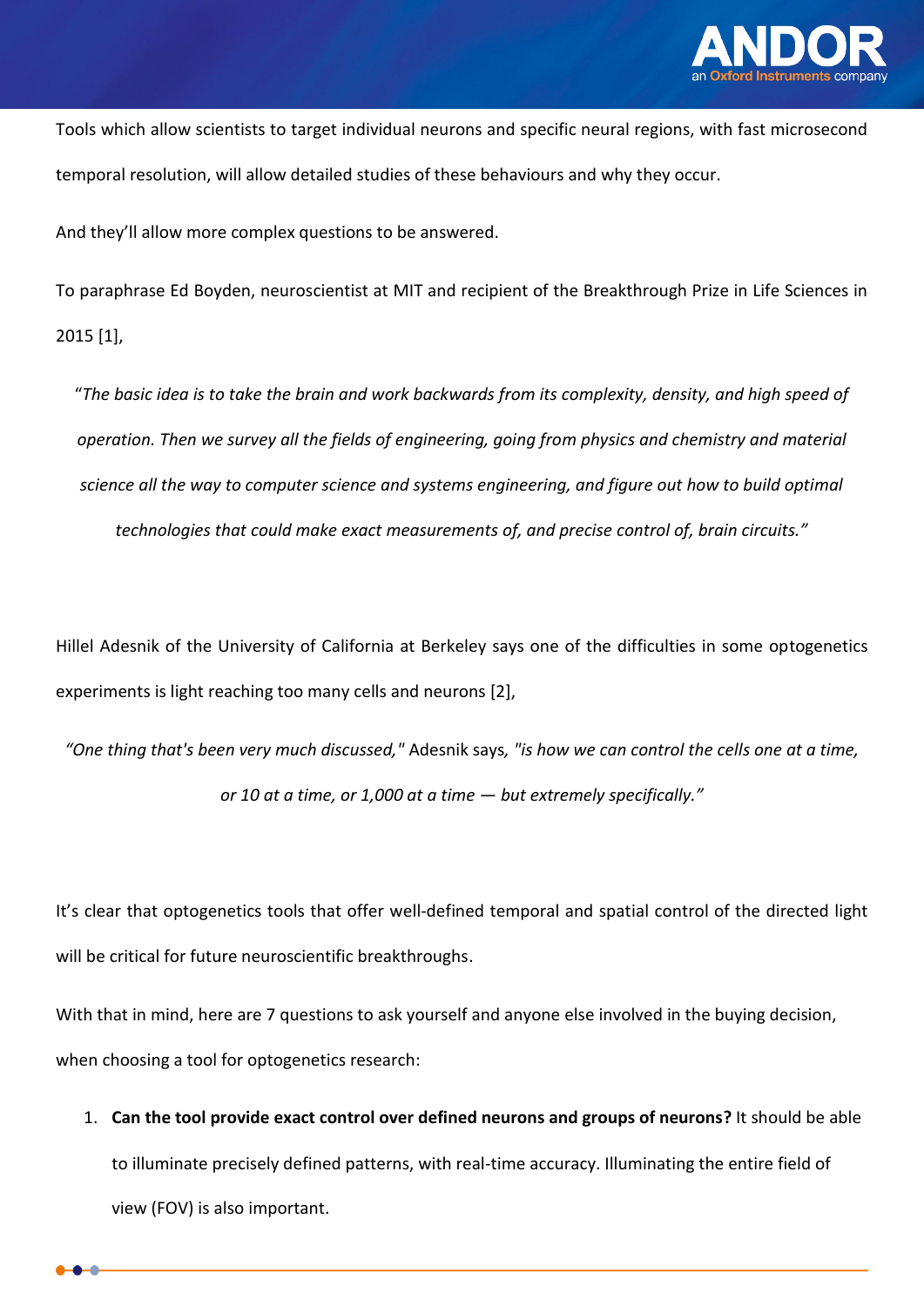

- 2. **Does the tool offer high spatial and temporal resolution (ideally on the microsecond scale)?** This is needed to monitor the fast processes taking place in neurons.
- 3. **Does the tool combine the optogenetics method with the analytical capabilities of a microscope?**

Optogenetics combined with microscopy will enable scientists to direct light at highly targeted regions. It also allows in-vivo imaging of neural activity during stimulation. This allows researchers to perform quantitative microscopy experiments with single cells.

4. **Does the tool allow sequential stimulation with high specificity?** For instance, a disadvantage of laser based systems is the inability to stimulate more than one region or cell at a time.

And laser-based systems cannot illuminate an arbitrary mask in the imaging field.

5. **Does the tool offer complimentary illumination, allowing the use of two different wavelengths at once?** This way, you can activate one region of interest and silence a separate region of interest at the same time.

An example would be using simultaneous inverse patterns of red and infrared light.

- 6. **Does the tool offer a complete transmission range?** This range should span the ultra-violet to infrared regions of the electromagnetic spectrum.
- 7. Can you use the instrument to map the connection of neurons and neural networks allowing **you to study connected neuron pairs at the same time.** Mapping also accelerates data collection, making your job easier and saving you time.

The above questions should be considered when choosing a tool for optogenetics research. Tools which offer the above capabilities are sure to be at the forefront of future neuroscientific discoveries.